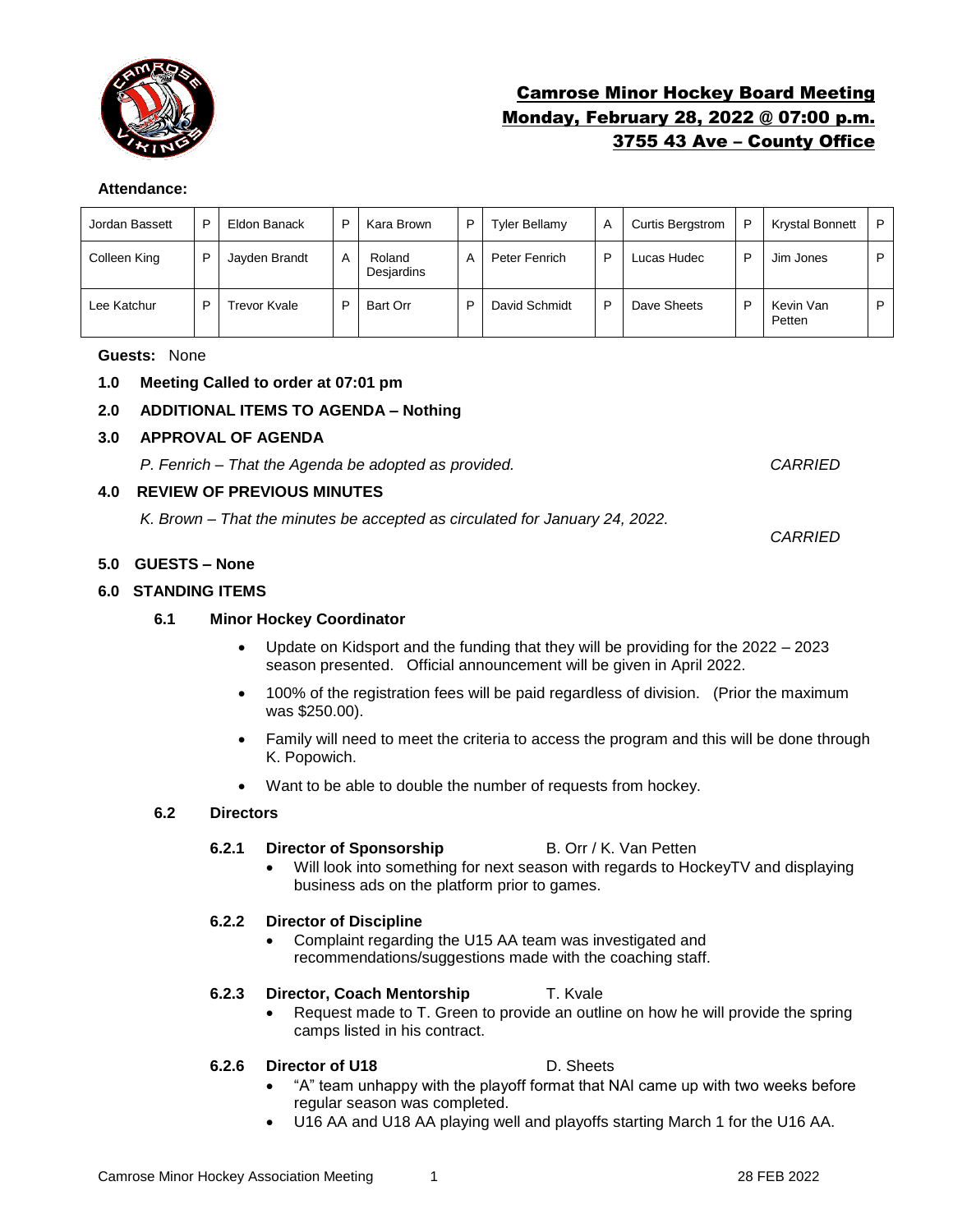### **6.2.7 Director of U15** L. Katchur

• No concerns brought forward from any of the teams.

# **6.2.8 Director of U13** J. Jones

• No areas of concern.

# **6.2.9 Director of U11** D. Schmidt

- No areas of concern
- J. Bassett and D. Schmidt will sit in on a meeting for the AA teams currently in the league to get feedback etc.

# **6.2.10 Director of U9 AND U7** K. Brown

- Tournament is now full and the teams would like to do a raffle and anything made from the raffle they would like to donate back to CMHA to put back into the U9 program.
- J. Bassett put forward a request to the board with the following ideas for the next season:
	- Start of the season, have all "80" Major and Minor U9 players evaluated together, say groups of 20, couple skates each, drills and skills, skating, etc. No scrimmage really needed
	- These evaluations can be done by Board members and some outside hockey people if needed
	- Not a "tryout" so no "tryout" fees
	- Once evaluations are done based on 80 players, 8 ten player teams will be created, Major and Minor players will no longer be split up.
		- o 2 "A" teams of equal skill (U9 A1/A2)
		- o 2 "B" teams of equal skill (U9 B1/B2)
		- $\circ$  2 "C" teams of equal skill (U9 C1/C2)
		- o 2 Female teams of equal skill (U9 Wildcats 1/2)
	- All teams would have their own coaching staffs and managers independent of each other
	- Each two-team group (A, B, C, Female) would share a practice time and split the ice in half (e.g. 2 - "A" teams on the ice during same hour)
	- This would save ice costs and since there are only 10 players per team half ice is more than enough.
	- Since both teams in each grouping are equal skill there is opportunity for the two coaching staffs to work together occasionally and run full ice practice sessions
	- There would also be opportunity for the two team groupings to scrimmage against each other since they are equal skill
	- Hockey Alberta guidelines for Intro to Hockey U9 would still be followed by coaching staffs
	- Teams would be able to still book themselves into jamborees, etc.
	- Lastly the CMHA Board will look into placing these teams into U9 Tiered leagues where they will play games against other communities
- C. King will prepare registration to reflect this information.

# **6.2.11 Director of Female Hockey** E. Banack

• All teams doing well and fundraising activities are happening for U15 as they get ready to host provincials.

# **6.2.12 Referee In Chief** L. Hudec

- C. King will look into getting a dedicated email address using the hockey domain for next season.
- Will look at giving access to the social media accounts in order to promote our officials for next season.
- Hockey TV account will be looked into and emphasized that access to the account will be used for "education" of officials.